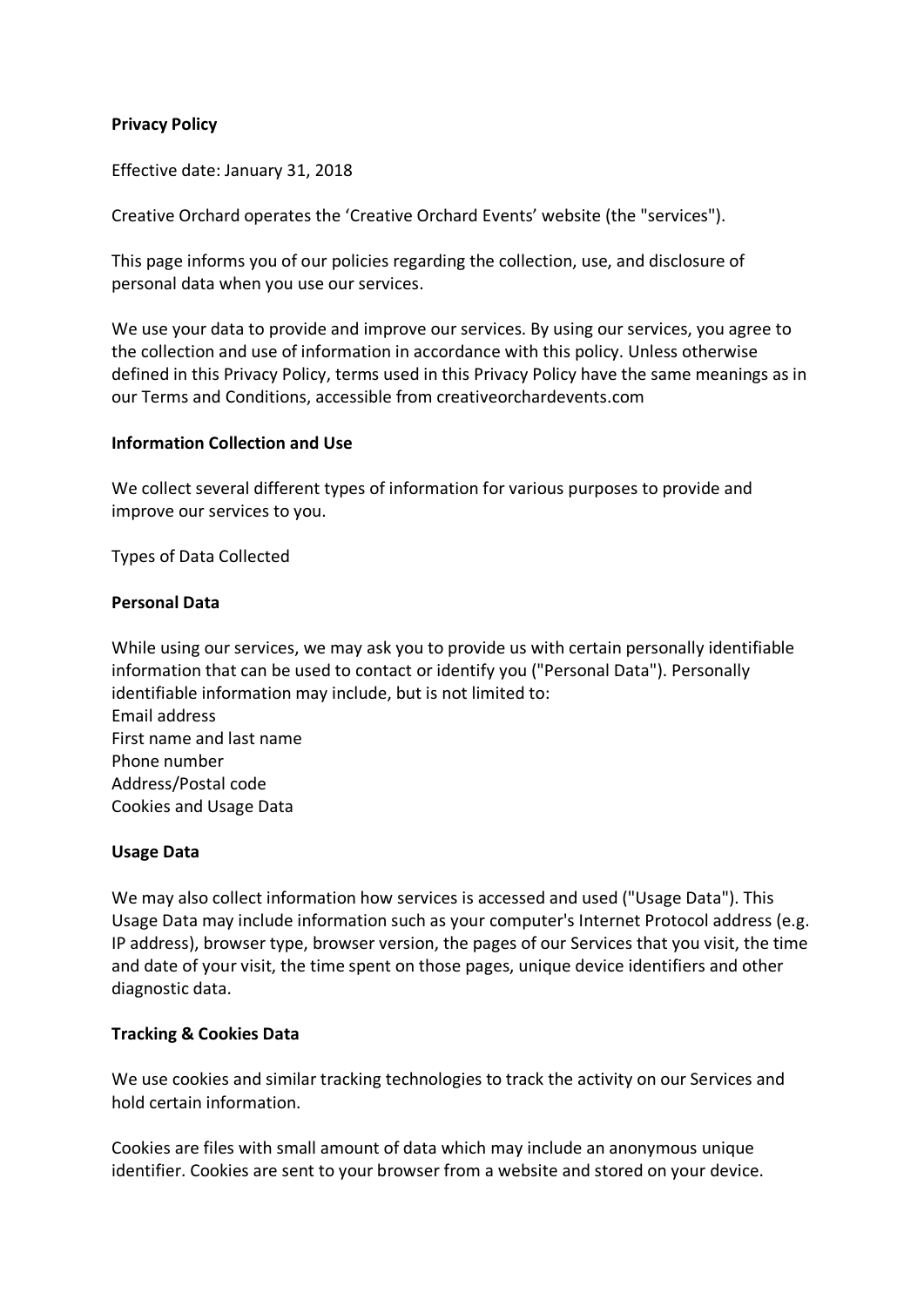Tracking technologies also used are beacons, tags, and scripts to collect and track information and to improve and analyse our services.

You can instruct your browser to refuse all cookies or to indicate when a cookie is being sent. However, if you do not accept cookies, you may not be able to use some portions of our services

#### **Examples of Cookies we use:**

Session Cookies. We use Session Cookies to operate our Services

Preference Cookies We use Preference Cookies to remember your preferences and various settings.

Security Cookies We use Security Cookies for security purposes.

### **Use of Data**

Creative Orchard uses the collected data for various purposes:

- To provide and maintain our services
- To notify you about changes to our services
- To allow you to participate in interactive features of our services when you choose to do so
- To provide customer care and support
- To provide analysis or valuable information so that we can improve our services
- To monitor the usage of our services
- To detect, prevent and address technical issues

### **Transfer Of Data**

Your information, including personal data, may be transferred to  $-$  and maintained on  $$ computers located outside of your county or country or other area where the data protection laws may differ than those from your country.

If you are located outside United Kingdom and choose to provide information to us, please note that we transfer the data, including personal data, to United Kingdom and process it there.

Your consent to this privacy policy followed by your submission of such information represents your agreement to that transfer

Creative Orchard will take all steps reasonably necessary to ensure that your data is treated securely and in accordance with this privacy policy and no transfer of your personal data will take place to an organisation or a country unless there are adequate controls in place including the security of your data and other personal information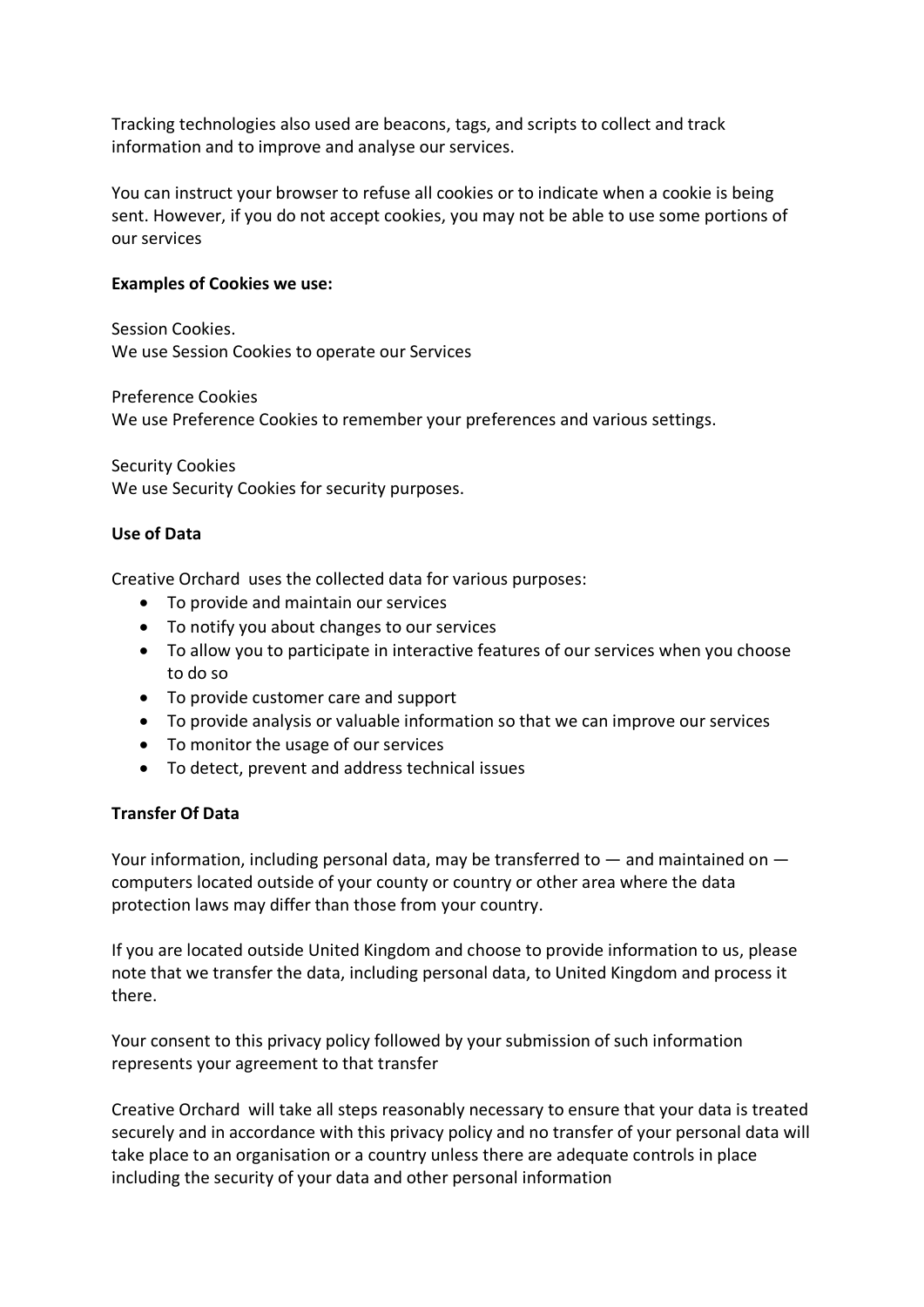# **Disclosure Of Data**

### Legal Requirements

Creative Orchard may disclose your Personal Data in the good faith belief that such action is necessary to:

- To comply with a legal obligation
- To protect and defend the rights or property of Creative Orchard
- To prevent or investigate possible wrongdoing in connection with our services
- To protect the personal safety of users of our services or the public
- To protect against legal liability

# **Security Of Data**

The security of your data is important to us, but remember that no method of transmission over the Internet, or method of electronic storage is 100% secure. While we strive to use commercially acceptable means to protect your personal data, we cannot guarantee its absolute security.

## **Links To Other Sites**

Our Services may contain links to other sites that are not operated by us. If you click on a third party link, you will be directed to that third party's site. We strongly advise you to review the Privacy Policy of every site you visit.

We have no control over and assume no responsibility for the content, privacy policies or practices of any third party sites or servicess.

# **Children's Privacy**

Our Services does not address anyone under the age of 18 ("Children"). We do not knowingly collect personally identifiable information from anyone under the age of 18. If you are a parent or guardian and you are aware that your Children has provided us with Personal Data, please contact us. If we become aware that we have collected Personal

Data from children without verification of parental consent, we take steps to remove that information from our servers.

# **Changes To This Privacy Policy**

We may update our Privacy Policy from time to time. We will notify you of any changes by posting the new Privacy Policy on this page.